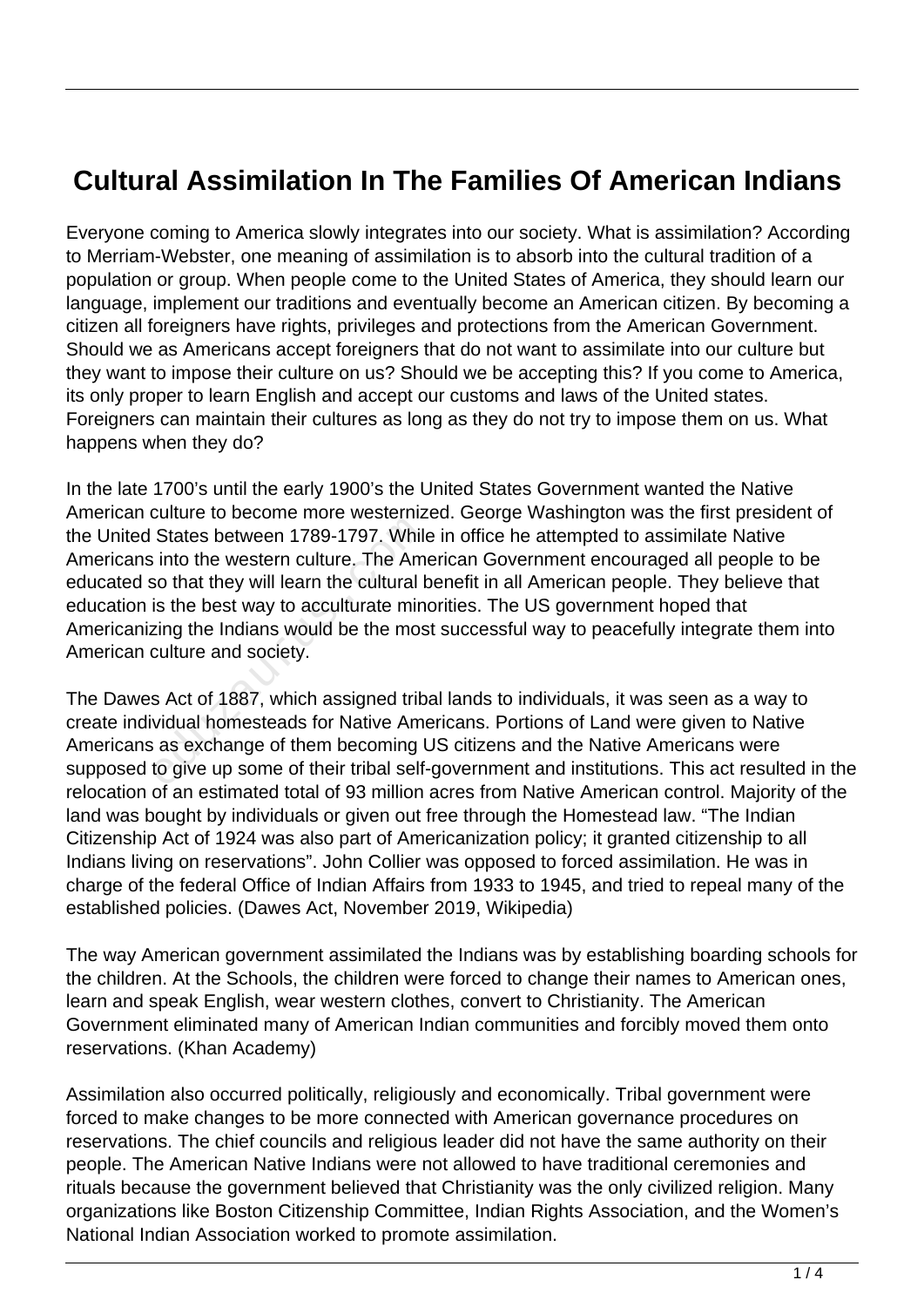The US government's attempt to forcibly integrate and assimilate the Native Indians into American Culture and society was ultimately a failure. The assimilation only led to increased conflicts between Americans and Indians, it destroyed American Indian culture and tradition. The US Government tried to rebuild Indian communities, but only to a very small degree. The US Government admitted to its failure and granted the native tribe reservations in New Mexico and Arizona. Gradually, the Indian population began to increase again and the American economy eventually improved. Native Americans are regarded as one of the many ethnic minorities within modern day America. There have been several recent attempt to restore and preserve Native culture and by the Native American Graves Protection and Repatriation Act of 1990. Although assimilation act by the government in the late 1800's was unsuccessful, the integration of American Indians continues to this day.

The 19th century was a time of rapid growth in population. About 5 million people immigrated to America. Immigrants struggled to get use to American culture, and they had a hard time assimilating. Immigrants came to America to have a better life, for jobs and religious freedom. Ireland in the early 1900's lacked modern industry, the Irish immigrants were farmers therefore when they landed at Ellis island they were unprepared for the industrialized, urban centers in the United States. These Irish immigrants weren't the poorest people in Ireland because they were able to pay for their voyage but by American standards they were penniless. Because of their economic situation they lived where their ship docked. As time went on there were more Irish immigrants coming to the united states, there were more Irishmen here than in Ireland. Irish immigrants lived in tiny overcrowded spaces like Cellars, attics and make-do spaces in alleys became home. In Ireland they lived in mud huts so their expectations coming to America were minimal. States. These Irish immigrants we<br>to pay for their voyage but by Ame<br>omic situation they lived where the<br>grants coming to the united states,<br>grants lived in tiny overcrowded sp<br>ame home. In Ireland they lived in<br>nal.<br>numbe

The great number of Irish who entered the United States from the eighteenth to twentieth centuries were changed by America, just as they changed this nation. They achieved lives that would not have been possible in Ireland, supporting their families and bringing a better life to their fellow Irish in the United States and in Ireland.

In turn these immigrants contributed to the 'American culture' in many ways. They became political and religious leaders. For example, ancestors to the future success of Irish-American elected leaders such as Chicago Mayor Richard Daley and President John F. Kennedy. Among the early immigrants to the United States, the Irish are now assimilated in all aspects of this nation, but they still retain pride and identity in their Irish heritage.

One of New York city's major ethnic groups is the Irish community, they have been an important part of the city's population since the Irish immigration in the late 19th century. Due to the Great Famine in Ireland, many families were driven to emigrate from the country. "By 1854, between 1.5 and 2 million Irish had left their country. In the United States, most Irish became city-dwellers. With little money, many had to settle in the cities that the ships landed in. By 1850, the Irish made up a quarter of the population in Boston, Buffalo, Baltimore, New York, and Philadelphia. Boston today has the largest percentage of Irish-Americans of any city in the United States, while New York City has the most Irish Americans in raw numbers." (Wikipedia, September 22,2019)

Between 1820 and 1880, more than two hundred thousand immigrants came to the United States from ethnically Czech, Hungarian, Polish, and Baltic territories that at that time remained under German cultural influence. German Jews were the majority among the immigrants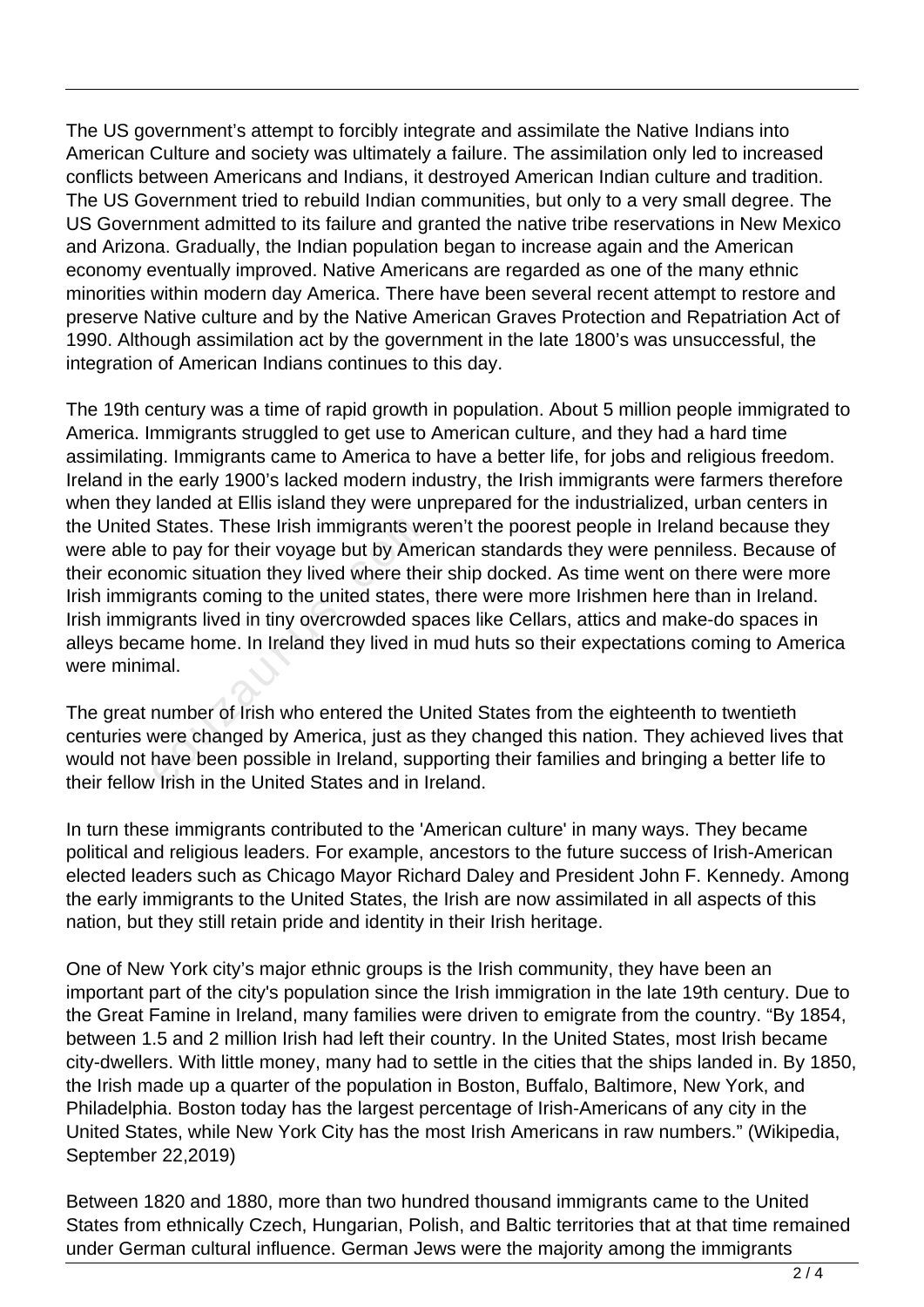together with their American born children they played a central role in the assimilation/Americanization of their communities until World War I.

Leaders of the time urged assimilation and integration into the American culture, and Jews quickly became part of American lifestyle. German Jews began to come to America in significant numbers. Jews left Germany because of persecution, restrictive laws, economic hardship, and the failure of movements widely supported by German Jews advocating revolution and reform there. They looked to America as a land of economic and social opportunity.

Some 250,000 German-speaking Jews came to America at the beginning of World War I. This significant influx of immigrants expanded American Jewish geography by establishing themselves in smaller cities and towns in the Midwest, West, and the South. German Jewish immigrants often started out as peddlers and settled in one of the towns on their route, starting a small store there. This dispersion helped to establish American Judaism as a national faith.

Many German Jews went to Cincinnati it was considered an opportunity to trade in the Midwest and West. Cincinnati became the seat of American Reform Judaism, and the German Jews also created institutions such as B'nai B'rith, the American Jewish Committee, and the National Council of Jewish Women.

Eastern European Jews began to immigrate to the United States in large numbers after 1880. Overpopulation, oppressive legislation and poverty were some of the reasons the Jews left Eastern Europe. They came America hoping for a better life. Over 2 million Jews from Russia, Austria-Hungary, and Romania came to America between 1880 and the onset of restrictive immigration quotas in 1924. Thus the Eastern European Jews become the majority. Cincinnati became the seat of Am<br>stitutions such as B'nai B'rith, the J<br>Jewish Women.<br>uropean Jews began to immigrate<br>ation, oppressive legislation and p<br>urope. They came America hoping<br>ingary, and Romania came to Ame<br>n qu

The immigrants settled in the poorer neighborhoods of New York, Philadelphia, Boston, Baltimore, and Chicago. Living conditions in these neighborhoods were often overcrowded and seedy. The immigrants found work in factories, especially in the garment industry, cigar manufacturing, food production, and construction. Jewish workers supported the labor movement's struggle for better working conditions. Yiddish culture, in the form of drama, journalism, flourished in American Jewish immigrant neighborhoods.

The Eastern European Jews also brought with them certain ideological principles that would influence American Jewry. Many of the workers supported socialism or communism as a means of securing economic and social equality. In this manner, the Eastern Europeans established a strong link between American Jews and liberal politics. Eastern European Jews established a more religiously diverse American Jewish population. The Eastern Europeans did not feel comfortable with Reform Judaism. They believed in maintaining their religious tradition, and this established Conservative Judaism and introduced Orthodox Judaism. Major Jewish immigration to the United States ended in 1924. Today's American Jewish community remains very much a product of these founding groups.

Many conservatives are worried that immigrants and their children are not as patriotic as nativeborn Americans. A survey was done in February 2019 which showed a degree of patriotism from the immigrants and their children to be the same as American born, sometimes the immigrants even have more patriotism. Similarly, immigrant and second-generation loyalty in our political institutions surpasses that of native-born Americans. The American patriotic